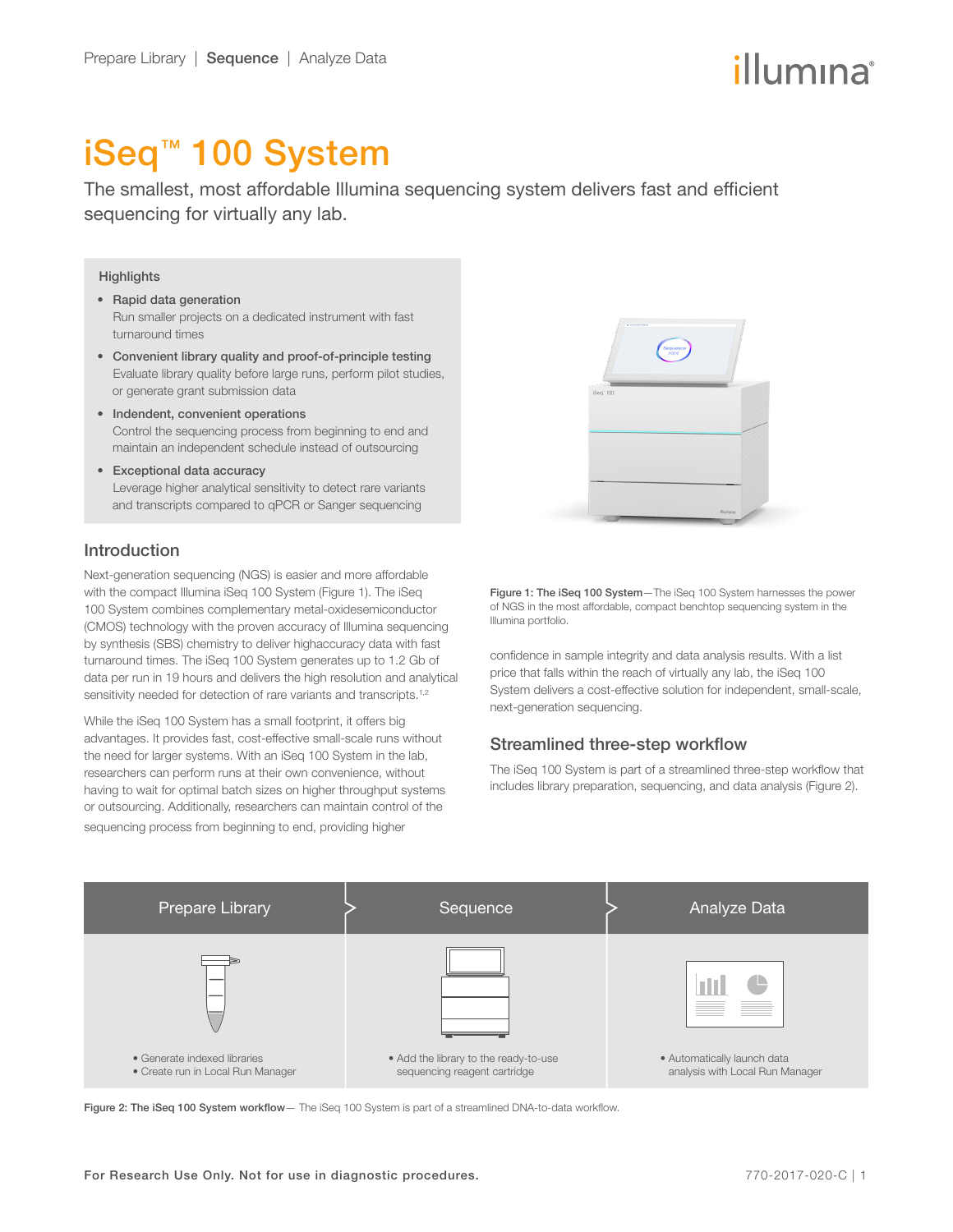Table 1: iSeg 100 System performance parameters<sup>a</sup>

| Run configuration | Reads passing filter (PF)/run | Output | Quality scores <sup>b</sup> | Run time <sup>c</sup> |
|-------------------|-------------------------------|--------|-----------------------------|-----------------------|
| $1 \times 36$ bp  | 4M                            | 144 Mb | >85%                        | $\sim$ 9 hours        |
| $1 \times 50$ bp  | 4M                            | 200 Mb | >85%                        | $\sim$ 9 hours        |
| $1 \times 75$ bp  | 4M                            | 300 Mb | $> 80\%$                    | $\sim$ 10 hours       |
| $2 \times 75$ bp  | 4M                            | 600 Mb | $> 80\%$                    | $\sim$ 13 hours       |
| $2 \times 150$ bp | 4M                            | 1.2 Gb | $> 80\%$                    | $~\sim$ 19 hours      |

a. Performance parameters may vary based on sample type, sample quality, and clusters passing filter.

b. The percentage of bases > Q30 is averaged over the entire run.

c. Times include cluster generation, sequencing, base calling, and quality scoring.

#### Fast library preparation

A The iSeq 100 System is compatible with the full suite of Illumina library preparation kits. With the Nextera™ XT and Illumina DNA Prep Library Kits, researchers can prepare multiplexed libraries in 3-4 hours for small genome and direct long-range amplicon sequencing. In addition, the AmpliSeq™ for Illumina Targeted Resequencing Solution offers expertly designed content. AmpliSeq for Illumina targeted panels are available in ready-to-use fixed panels, community-designed panels, or custom panels to meet specific research needs. Depending on the kit, Illumina library prep kits require as little as 1 ng of input DNA or RNA (cDNA), and have the flexibility to accommodate DNA extracted from formalin fixed, paraffin-embedded (FFPE) samples, such as preserved tumor tissue.

#### Sequencing on the iSeq 100 System

After library preparation, libraries are loaded into a thawed, prefilled reagent cartridge for the iSeq 100 System. Starting a run is as easy as thaw, load, and go in five minutes (total hands-on time). The iSeq 100 System integrates library denaturing steps, clonal amplification, sequencing, and data analysis into a single instrument, eliminating the need to purchase ancillary equipment. The intuitive user interface provides guidance through every step of the run setup and run initiation processes, allowing researchers to perform various sequencing applications with minimal user training and minimal setup time.

# High analytical sensitivity and accuracy with SBS technology

The iSeq 100 System employs proven Illumina SBS technology, which is used to generate  $> 90\%$  of the world's sequencing data, $3$ to deliver high-quality data with > 80% of bases at or above Q30 (Table 1, Figure 3). This reversible terminator–based method detects single bases as they are incorporated into growing DNA strands and enables the parallel sequencing of millions of DNA fragments. Illumina SBS chemistry employs natural competition among all four labeled nucleotides, which reduces incorporation bias and allows more accurate sequencing of repetitive regions and homopolymers.<sup>[5](#page-3-3)</sup> Compared to capillary electrophoresis– based Sanger sequencing, NGS can detect a broader range of DNA variants, including lowfrequency variants and adjacent phased variants, with a faster time to results and fewer hands-on steps. [1](#page-3-0)[,2](#page-3-1)



Figure 3: iSeq 100 System quality scores-A quality score (Q-Score) is a prediction of the probability of an error in base calling. A Q-Score of 30 (Q30) is widely considered a benchmark for high-quality data.<sup>4</sup> A microbial pool run on the iSeq 100 System at  $2 \times 151$  bp delivers over 89% bases at  $\geq$  Q30.

#### Highly innovative, one-channel SBS chemistry

The iSeq 100 System uses proven Illumina SBS chemistry on a patterned flow cell with nanowells fabricated over a CMOS chip to deliver one-channel sequencing chemistry. Clustering and sequencing occur in the nanowells, which are aligned directly over each CMOS photodiode (pixel). Proprietary ExAmp chemistry ensures that only one cluster forms in each nanowell. Using a CMOS sensor embedded in the consumable is a simple and fast detection method.

One-channel SBS chemistry uses one dye, two chemistry steps, and two images per sequencing cycle (Figure 4). Nucleotides are identified by analysis of the different emission patterns for each base across the two images. Adenine has a removable label and is labeled in the first image only. Cytosine has a linker group that can bind a label and is labeled in the second image only. Thymine has a permanent fluorescent label and is therefore labeled in both images, and guanine is permanently dark (unlabeled).

Read more about one-channel SBS chemistry in the Illumina CMOS [Chip and One-Channel SBS Chemistry technical](https://www.illumina.com/content/dam/illumina-marketing/documents/products/techspotlights/cmos-tech-note-770-2013-054.pdf) note.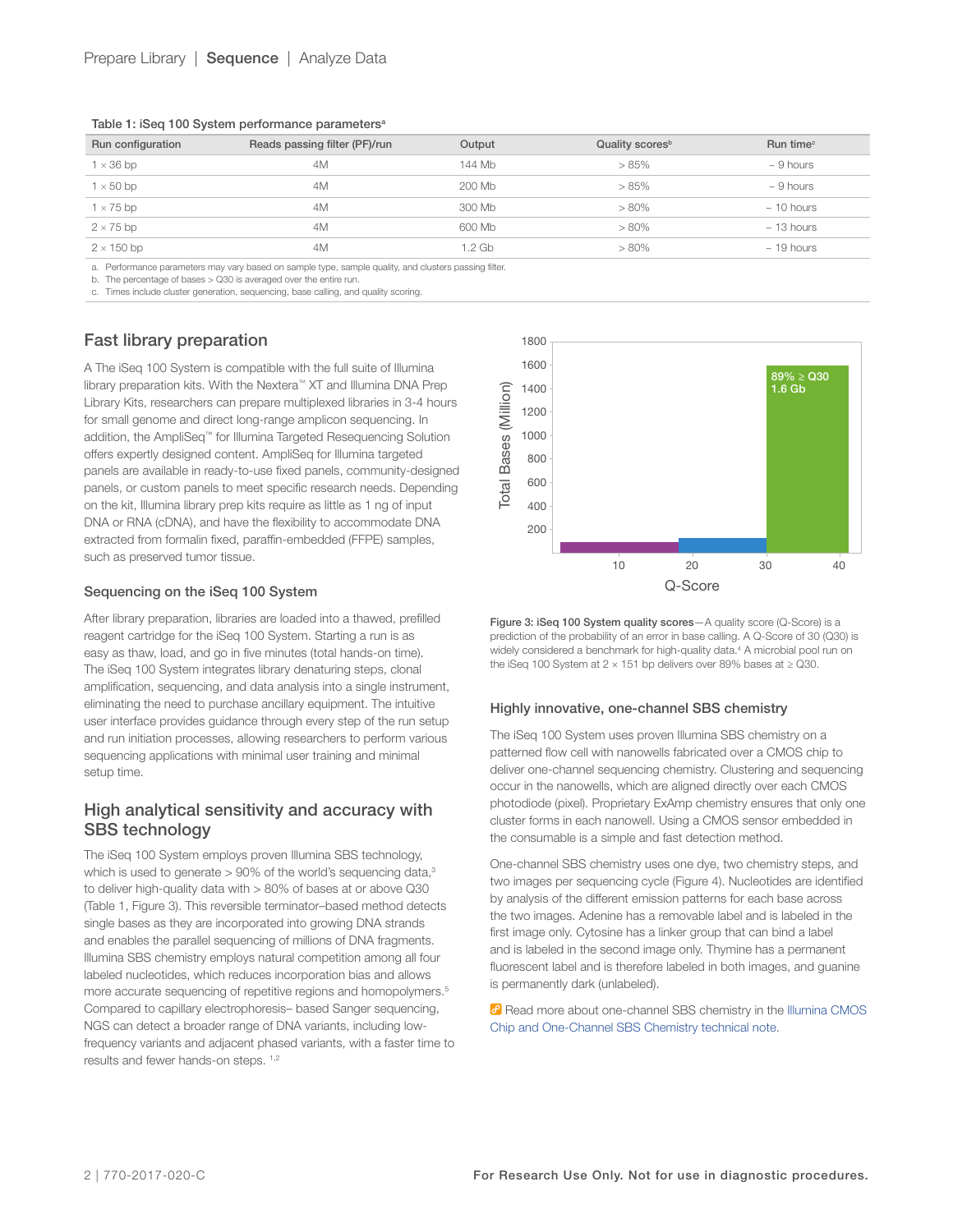

| <b>B.</b> | Image 1    | Image 2    | <b>Result</b> |
|-----------|------------|------------|---------------|
|           | ON         | <b>OFF</b> |               |
|           | <b>OFF</b> | <b>ON</b>  | C.            |
|           | ON         | ON         | $-$           |
|           | <b>OFF</b> | OFF        | G             |

Figure 4: One-channel SBS chemistry—(A) One-channel SBS chemistry features two chemistry steps and two imaging steps per sequencing cycle using nucleotides that can be labeled or unlabeled depending on the chemistry step. (B) The base call is determined by the signal pattern across both images.

# Easy, flexible data analysis

The iSeq 100 System offers several data analysis options, including onboard and cloud-based solutions. Local Run Manager, a fully integrated onboard analysis software, features modular architecture to support current and future assays. Local Run Manager supports sequencing run planning, library and run tracking with audit trails, and onboard data analysis module integration. While Local Run Manager runs on the instrument computer, users can monitor run progress and view analysis results from remote computers connected to the same network. After a sequencing run is complete, Local Run Manager automatically launches data analysis using one of the applicationspecific analysis modules. The modules can produce alignment data and identify single-nucleotide variants (SNVs), structural variants, perform expression analysis, small RNA analysis, and more (Table 2).

Alternatively, sequence data can be instantly transferred, analyzed, and stored in BaseSpace™ Sequence Hub, the Illumina genomics computing environment. Due to industry-standard data formats, third-party developers have created a rich ecosystem of commercial and open-source apps in BaseSpace Sequence Hub for downstream data analysis. These apps provide automated algorithms for wholegenome, exome, transcriptome, and targeted resequencing data for alignment, variant detection, annotation, visualization, and more.

# Versatile to support a wide range of applications

With a maximum output of 2.0 Gb, the iSeq 100System offers rapid, multiplexed sequencing for a range of applications:

- Small whole-genome sequencing
- Targeted resequencing
	- AmpliSeq for Illumina Targeted Resequencing ○ Long-range PCR
- De novo sequencing
- Gene editing validation
- Metagenomics (16S rRNA-sequencing)
- Targeted mRNA sequencing
- Small RNA sequencing
- Multiple genome assessment
- Human leukocyte antigen (HLA) sequence based typing

#### Table 1: Example iSeq 100 System applications and run configurations

| Application                                        | Samples/run | Run time        |
|----------------------------------------------------|-------------|-----------------|
| Small genome sequencing                            |             |                 |
| 5-10 Mb genomes, 30x coverage<br>$2 \times 150$ bp | $1 - 8$     | $\sim$ 19 hours |
| Targeted gene expression profiling                 |             |                 |
| Up to 500 targets<br>$1 \times 50$ bp              | $1 - 48$    | $\sim$ 9 hours  |
| Targeted amplicon sequencing                       |             |                 |
| Up to 3000 amplicons<br>$2 \times 250$ bp          | $1 - 48$    | $\sim$ 19 hours |

# Summary

While the iSeq 100 System is the smallest instrument in the Illumina portfolio, it delivers big advantages. Compared to larger sequencing systems or outsourcing, the iSeq 100 System provides faster and more cost-effective small-scale runs, independence from outsourcing, and control of the sequencing process from beginning to end. In addition, as part of a comprehensive solution that encompasses a range of library prep kits, sequencing, and user-friendly data analysis, the iSeq 100 System delivers a fully supported and integrated workflow. With an affordable price point and small footprint, the iSeq 100 System brings the power of NGS to virtually any laboratory, with virtually any budget.